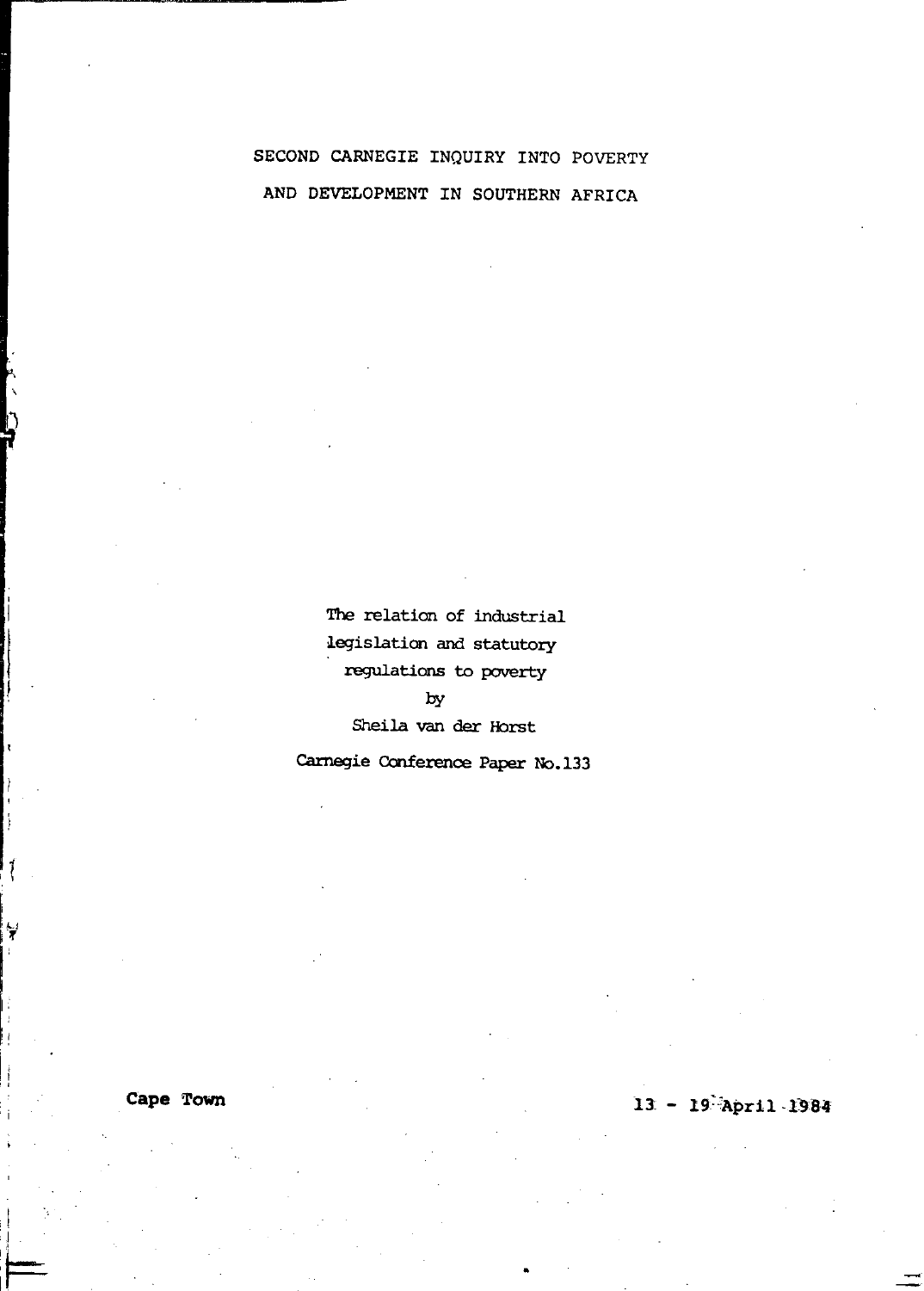#### 0 7992 0857 4 **ISBN**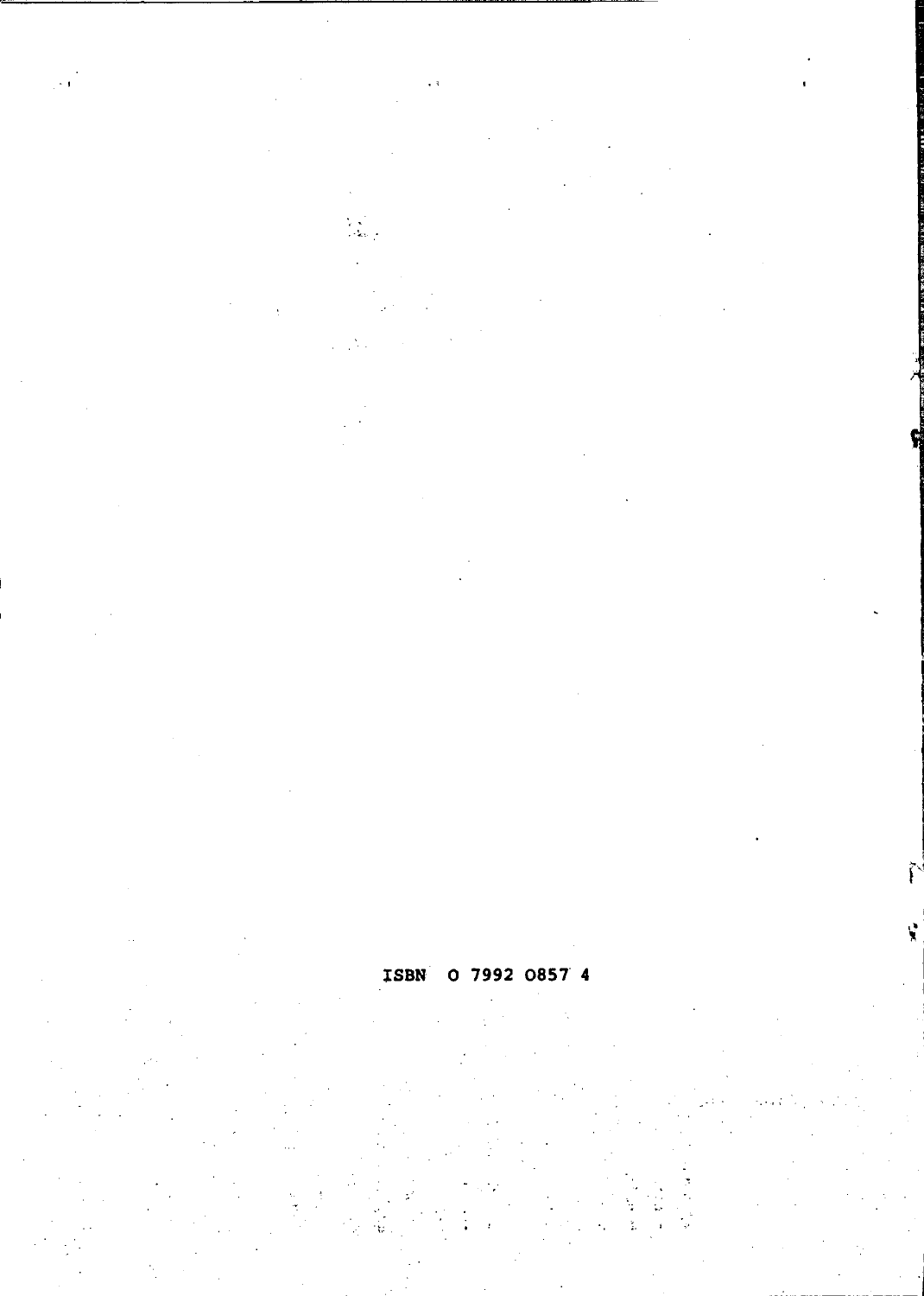#### THE RELATION OF INDUSTRIAL LEGISLATION AND STATUTORY RECULATIONS TO POVERTY

#### Sheila van der Horst

'; <sup>~</sup>

"

",

All legislation which affects mobility, either geographical or vertical has effects on poverty. The general principle is that: any law, statutory regulation, institutional action or prejudice which restricts mobility decreases potential prodoction and incanes, and increases the relative poverty of those discriminated against.

#### 1 RESTRICTIONS ON GEOGRAPHICAL MOBILITY.

Laws which limit the right to own or occupy land, such as the Native Land. Act of 1913, the Native Trust and Land Act No 18 of 1936 (later the Bantu  $\sim$  Trust and Land Act and now the Black Trust and Land Act) and the Group Areas Act No 41 of 1950, as amended, all restrict the ability of those affected to make their living. Such restrictions affect the ability of all to make the most economically effective use of the natural resources of the country and so restrict the aggregate wealth. In practice Africans, Indians and coloured persons have been much more deleteriously affected than whites because the land available for their use has been much less, especially in relation to their numbers.

The restrictions which the Natives (now Blacks) Urban Areas Consolidation Act of 1945 have laid on Africans has severely circumscribed their ability .to trade or to develop small (or large) industries. These restrictions are described in the sections on Housing and Licensing. (See also Horrell, M. Laws affecting Race Relations in South Africa, Restrictions on the activities of African businessmen within urban African townships. pp. 255-258.)

#### 1.1 Influx Control

 $\mathcal{E}^{\mathcal{E}}$  are

'·1

Q

The Blacks (Urban Areas) Consolidation Act of 1945, as amended, has severely limited and still limits the movement of Africans, and particularly , women and children, to the urban areas. In terms of Section 10  $(1)(a)$ , (b), (c). and ld) 'only the following ,Blacks may legally live in. an urban area: .

(a) those born in the area and who have been resident in the area legally since birth (b) those who have worked for one employer for 10 years or have resided there lawfully and continuously for not less than fifteen years (c)

 $\ddot{x}$  –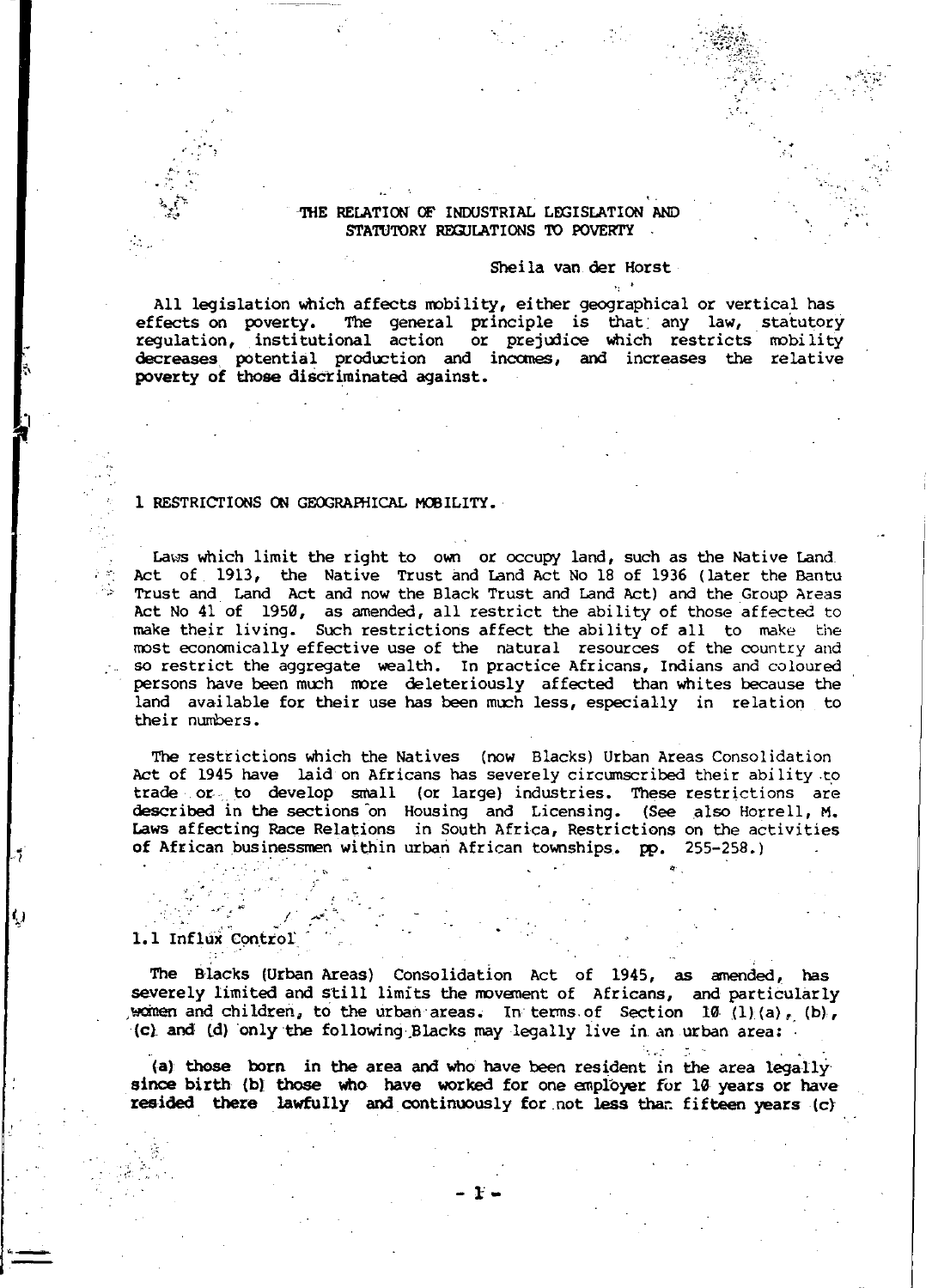the wife, unmarried daughter or son under the age of 18 years of an African in categories (a) and (b) who after lawful entry ordinarily reside with him or (d) those granted special permission to be in the area.

The numbers of those in category (c) depend on the supply of housing. Until recently local-authorities, with the approval in each case of the central housing suthority, were responsible for the provision of housing- suthority, were responsible for the accommodation for Africans.

The supply of housing for Africans in urban areas has never met the demand; consequentlky from the thirties permission has been refused to large numbers of African women and children to join their menfolk, although many have done so illegally creating squatter sesttlements near to or within the urban areas, or lodging illegally with legal residents. Some employers, notably the gold mines, have provided housing for their male employees only, with a very limited number of exceptions. Consequently, they came to rely on<br>temporary migrant workers and the pattern of what has been called 'oscillating; migration was established and became widespread.

Especially since the nineteen fifties frequent and often drastic attempts have been made to remove the dependents who have illegally taken up residence in ot near the urban areas, and also those, men' and women, illegally in employment.

This forcing apart of families and the settlement of dependents in rural areas or in townships, apart from the disruption of family life, adds to the costs of the families who must maintain two living places -- one where there are frequently few opportunities of employment and so of a second or third breadwinner in a family.

The Riekert Commission (RP 32/79) was appointed to investigate legislation affecting Africans which did not fall within the Wiehahn Commission's terms of reference which were to inquire into and make recommendations concerning Labour Legislation (RP 47/1979). The Riekert Commission recommended that no less fifty-seven laws affecting Africans be repealed in whole or in part. These laws included the important Blacks (Urban Areas) Consolidation Act of 1945, as amended. Future control of Africans living outside the homelands was to be in terms of the Group Areas Act. Influx control from the independent homelands was to be under the control of the Department of the Interior as was the immigration of whites but the commission pointed out that officials at present administering black migrant labour could act as agents of the Department.of the Interior. The important point is not under which authority the administration falls but the way in which it is administered and the conditions upon which entry is permitted.

'successive Bills drawn up, but not yet passed, indicate that influx'cOntrol will be made even more onerous and access to rights of settlement in urban more difficult to obtain.

> ~~.:,:.~ ::~;. ,. ~ \~':z:.,,:"

Ą

 $\sum_{i=1}^{n}$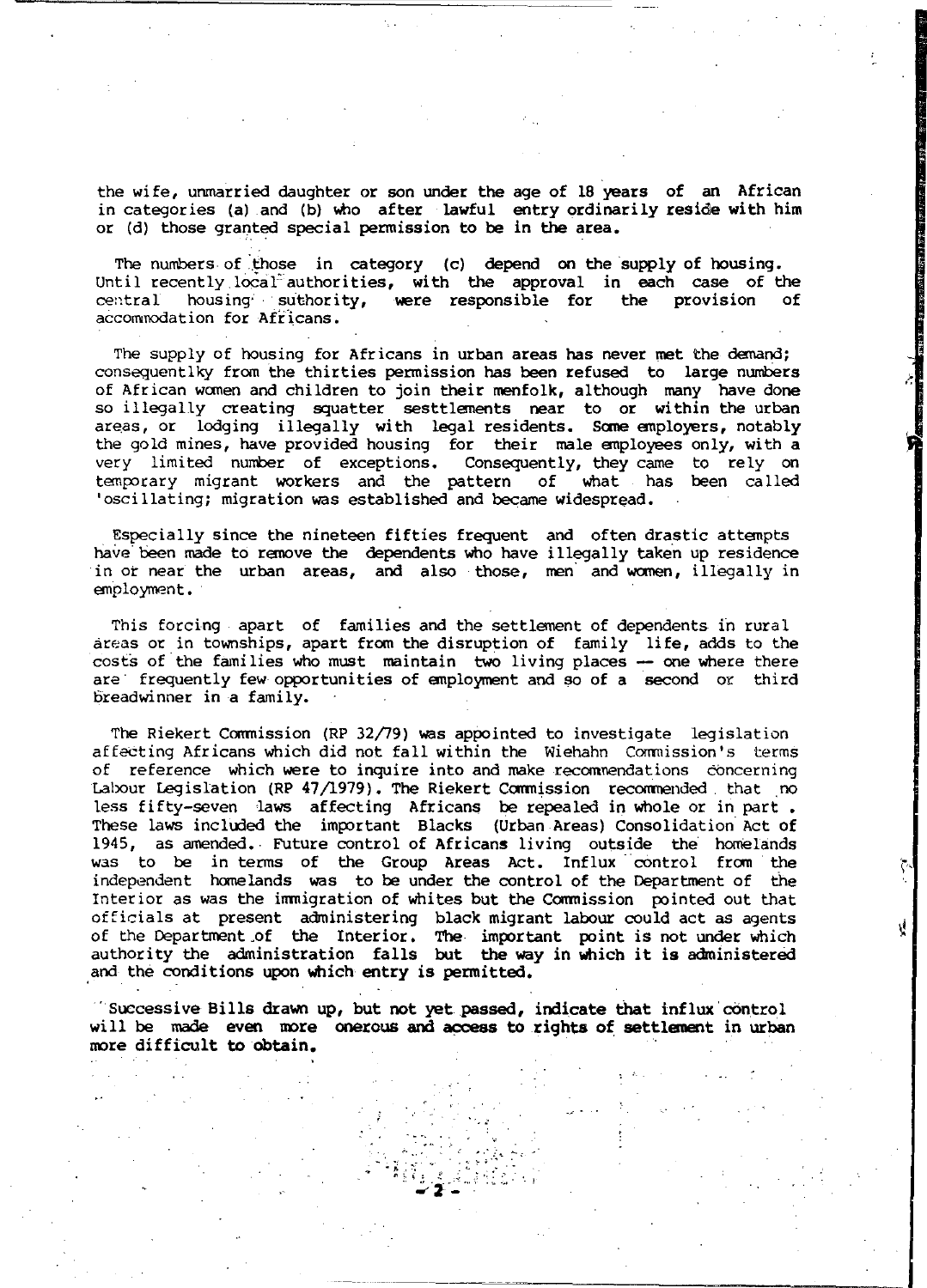#### 1.2 GROUP AREAS

The Group Areas Act, No 41 of 1950, as amended, imposed controls throughout<br>with Africa over inter-racial property transactions, and changes of South Africa over inter-racial property transactions and changes of occupation of property and land. These were made subject to permit. COloured persons in the Cape Province were for the first time made subject to such control.

#### 1.2.1 EFFECT ON HOUSING

<sup>I</sup>' '

Ì.

The Group Areas Act has principally affected COloured and Indian families as Africans were already subjected to segregation in terms of the urban areas legislation dating from 1923 or before.

In terms of the Group Areas Acts from the commencement of the implementation of the first Act of 1959, 80 053 Coloured, 38 472 Indian and 2 262 white families have been removed from where they were living.

These moves have disrupted communities and tended to force them further from the industrial and main commercial districts of towns and cities. Thus they have raised thecosts of transport and added to the demand for housing which was already greater than' the supply, with long waiting lists for municipal housing. The area of land. allocated Coloured and Indian familieS has also been inadequate and so forced up its price. This further added to the cost of rehousing and is still today a. cause of the high prices of housing.

The lack of land and housing for coloured people on the Witwatersrand has had an effect similar to influx control, limiting the movement of coloured people to the country's largest industrial area and market.

Africans, as has' been. described, were already subject to the Native Land Act of 1913, the Native Trust and Land Act of 1936 and the Natives (Urban Areas) Act of 1923, as amended.

Further, no African may be employed in the Coloured Preference Area, an area in the Cape Province which stretches from the Fish and Kat Rivers in the east to the Orange River in the north, unless a certificate is obtained from the Department of Manpower stating thatno sui table coloured labour is available to fill the position. The Wiehahn Commission (RP 32/1979) did not consider this policy on the ground that it was a political matter. Government sources have stated that this policy is under consideration.

The National Party policy has changed to the extent that it has now founded the Small Business Development COrporation to assist small businesses, chiefly by making' loans. It has also established an industrial park in

-.3 -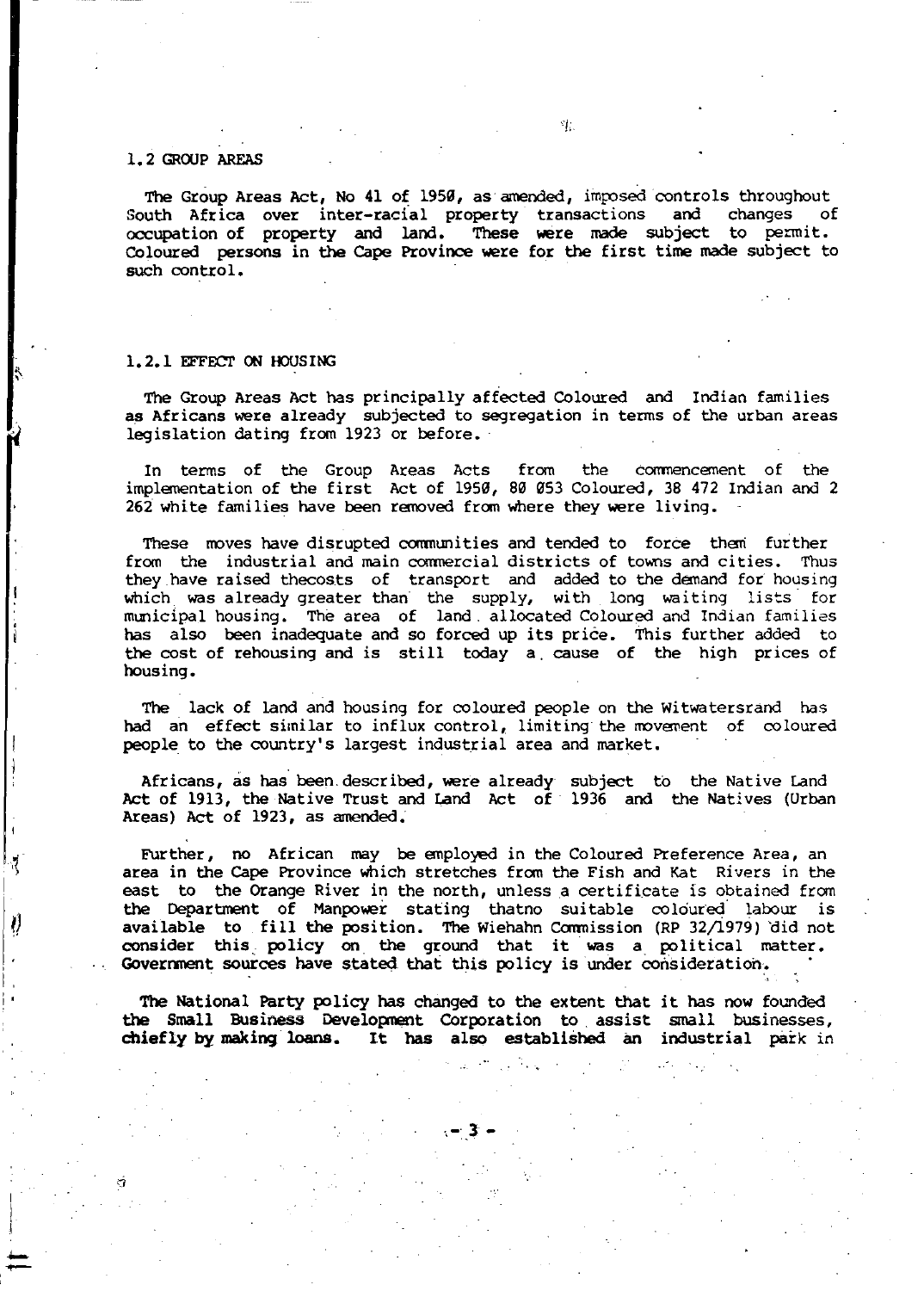Orlando West, Soweto, occupied by 34 craftsmen such as carpenters, furniture makers, steel-window manufacturers, welders, printers and panel beaters. Business facilities are also being completed at other centres among them Guguletu and Atlantis, both in the Western Cape. (An African and a Coloured area.) [1] area.)

A few areas have been declared open to members of all racial groups for business purposes but none of the central business areas of the metropolitan areas have (as yet) been declared free trade zones; despite the recommendation of the Riekert Commission and representations from local Chambers of Commerce, the central buisness districts of the major towns remain white areas.

Severe restrictions have also applied, to hawkers thus preventing many developing entrepreneurial talents.

Such encouragement as is being given to small businesses is still within the confines of 'group areas' which has a very limiting effect on those so long excluded from the main trading areas.

A committee under the chairmanship of Judge Strydom was appointed to consider the opening of Central Business Districts in white areas to traders of other racial groups. At the time of writing the report and the Government's White Paper thereon were not available. But it has been suggested that this matter will be left to the relevant local authority. 'It is not'yet known Whether this will also apply to Asian, Coloured and African Africans have been the most handicapped by regulations which limited them to one small shop, did not allow of branches and prevented most industries being established.

Were Soweto, for example, to be thrown open to white entrepreneurs, chain stores and super markets, there is little doubt that they would pose serious competition for black traders. There is a clash of interest here between black traders and consumers. One suggestion that has been made is that for a limited period, say five years, all restrictions on black traders be lifted. but that they be sheltered from the competition of white entrepreneurs for the defined period as a quid pro quo for the many years during which they have been prevented from expanding their businesses.

1.2.2 OTHER RESTRICTIONS ON EMPLOYMENT IN TERMS OF THE GROUP AREAS ACT

Proclamations 3 and 4 of 12th January 1968 in terms of the Group Areas Act provided, inter alia, that no black person might be employed in any trading į,

1. SURVEY OF RACE RELATIONS 1982, p.129

"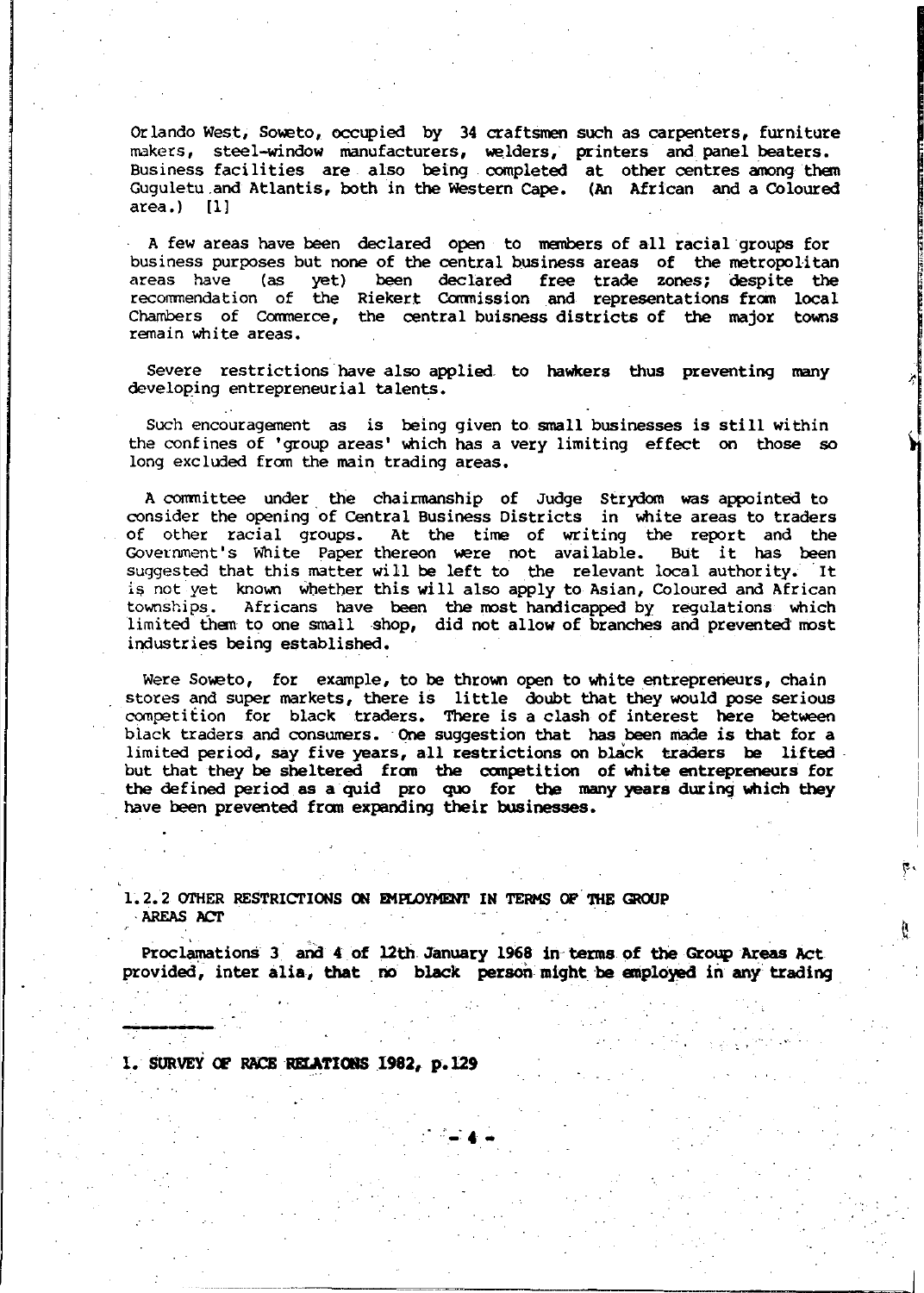establishment or business in a group area allocated to another group, in the capacity of a charge hand, executive, professional, technical or a charge hand, executive, professional, technical or administrative employee, manager or supervisor unless he worked under the full-time personal supervision and control of a white person. That is black persons were debarred fran the higher cornnercial as well as industrial posts outside their own group area. These regulations have only been applied spasrrodically and now appear to have fallen in disuse, but until repealed they remain a threat.

Another law which directly restricted the employment of Africans has been the Physical Planning and Utilisation of Resources Act No. 88 of 1967 {now the Environment Planning Act) in terms of which the employment of Africans on land zoned for industrial purposes in 37 magisterial districts in the Transvaal, Cape and Free State (these included all the main metropolitan areas in these provinces) Proclamation 6 of 19th January 1968 has been limited. This proclamation- froze the African labour force to the number then employed in all these areas. This action caused great uncertainty. It was designed to carry out the policy of decentralisation and the principle was enunciated that (with the exception of services and locally - bound industries) only industries which were capital intensive would be permitted to expand in the controlled areas. The 'extension' of a factory was defined as any increase in the number of African employees.

As a guideline, the ratio of African to white labour was laid down. Factories established after I June 1973 might be established in the contxolled areas (virtually- the whole country except Natal and the homelands) except by special permission, only if they were to anploy African to white labour in the ratio 2 to 1 or less. Factories established befoz:e June 1973 might expand if their ratio was 2,5 to 1 or less.

Although many exemptions were granted the Act gace rise to great uncertainty and was a cause, inter alia, of the shift of the clothing manufacturing industry from the Witwatersrand.

The Riekert Commission recommended the repeal of this section (3) of the Environment and Planning Act and the Government in its White Paper on the Commission Report accepted this recommendation but as far as I can ascertain it has -not been repealed although it may have become a dead letter. Perhaps,those from the Transvaal can answer this.

In the Western Cape, as we have seen, the situation was already controlledand a statement, renewed annually, that there is no suitable Coloured labourhas to obtained from the Department of Manpower, before any African labour may be employed.

Severe restrictions have thus preciuded or controlled the movement of labour to the urban and industrial areas, thereby containing them or their<br>families in areas where' opportunities for obtaining employment are minimal and their productivity low because of lack' of capital, knowhow and complementary resources.

-. S--

 $\mathbb{C}^{1,1}$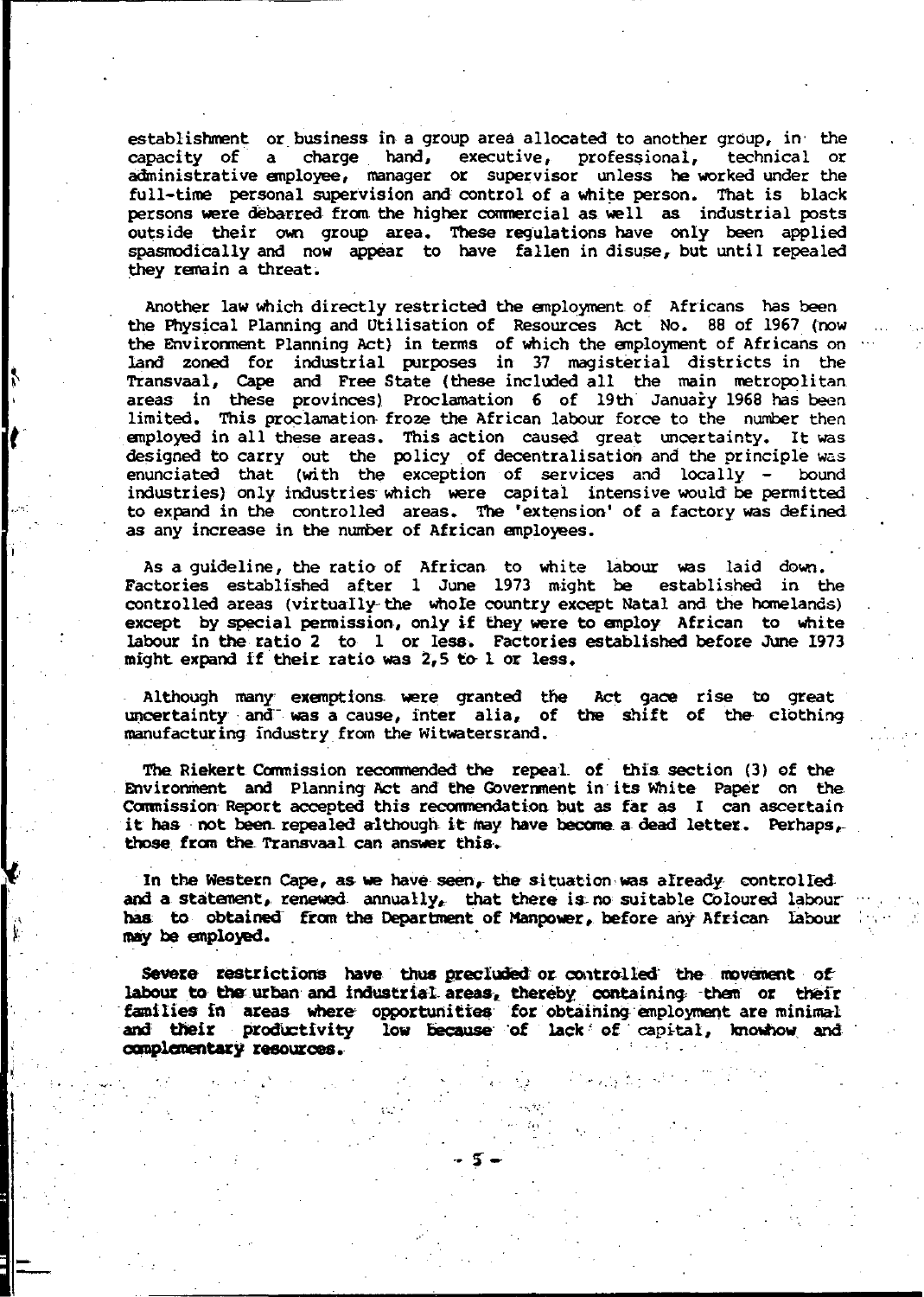New techniques have created openings to which the old trrade union restrictions do not apply and these have been filled by persons of all racial groups and sexes. The highest those of technician of different kinds have been filled mostly by whites as they, and to a less extent coloured and Asian, have had the necessary background education and technical knowhow.  $\mathbb{R}^2$  is a substitute of  $\mathfrak{g}_{\mathbb{R}^2}$  ,  $\mathbb{R}^2$  ,  $\mathbb{R}^2$  ,  $\mathbb{R}^2$  ,  $\mathbb{R}^2$  ,  $\mathbb{R}^2$  ,  $\mathbb{R}^2$ 

Nevertheless, apprenticeship has remained a barrier for it is still a requirement for the position of artisan in many trades. **CREEK BEER COMPLETER CONTRACTOR Card** 

ਆ ਨਾ *ਵਿਰੋਹੇ* ਸ਼ਾਨ ਦਾ ਹਿਸ **ENERGY AND AN ARTICLE SERVICE SERVICE SERVICE SERVICE SERVICE SERVICE SERVICE SERVICE SERVICE SERVICE SERVICE S<br>A SERVICE SERVICE SERVICE SERVICE SERVICE SERVICE SERVICE SERVICE SERVICE SERVICE SERVICE SERVICE SERVICE SER** 

 $\mathcal{F}=\mathbb{Z}/20\times10^7$ 

 $\mathbb{R}^2$ 

i pasti pilihar kronic poskri

i sa na matamatika (na 1990)<br>1924 – Alexandria Maria (na matamatika (na 1900)<br>1924 – Algeland Maria (na matamatika (na 1900) Even within the metropolitan areas the ability of blacks and particularly of Africans, to rise vertically has been, and still is, restricted. The measures that act in this way are many and various. Simple direct legislative action has been a minor factor and declining force compared to the statutory sanction of industrial agreements; these are still a powerful  $force_{\text{eff}}$   $\frac{1}{2}$   $\frac{1}{2}$   $\frac{1}{2}$   $\frac{1}{2}$   $\frac{1}{2}$   $\frac{1}{2}$   $\frac{1}{2}$   $\frac{1}{2}$ 

Japonest

(later 1956) regulations in terms of which Africans are prevented from having access to certain skilled and many semi-skilled jobs classified as scheduled jobs on the mines of the Transvaal and Orange Free<br>State. Trade union pressure extended the jobs denied to Africans to  $\log M_{\rm Pl}$  . nearly all skilled and semi-skilled work on the mines. weight was

2. The State's own employment policy was for many years to employ blacks<br>in temporary capacities only (e.g. on the South African Railways) and to keep all skilled, semi-skilled and even some unskilled jobs for

 $\therefore$  whites.<br>3. The Industrial Conciliation Acts of 1924 and 1956, by their definition entity of employee, (a) excluded Africans from trade unions registered in  $\Box$  . terms of the  $Act$  and thus from the statutory system of collective bargaining; (b) gave statutory sanction to closed shop agreements of الموسوسة أنتها racially exclusive trade unions; (c) gave statutory sanction to minimum wages for different grades of work which exclude those not, in the yer and comployers' eyes, worth that minimum, and the contract of the second

4. Statutorily binding wages regulations in terms of the Wages Acts of 1925 and 1957 similarly excluded those not considered worth the minimum wages operative. Algreing internity to the studies of the problem

5. Statutory regulations in terms of the Factories, Machinery and Building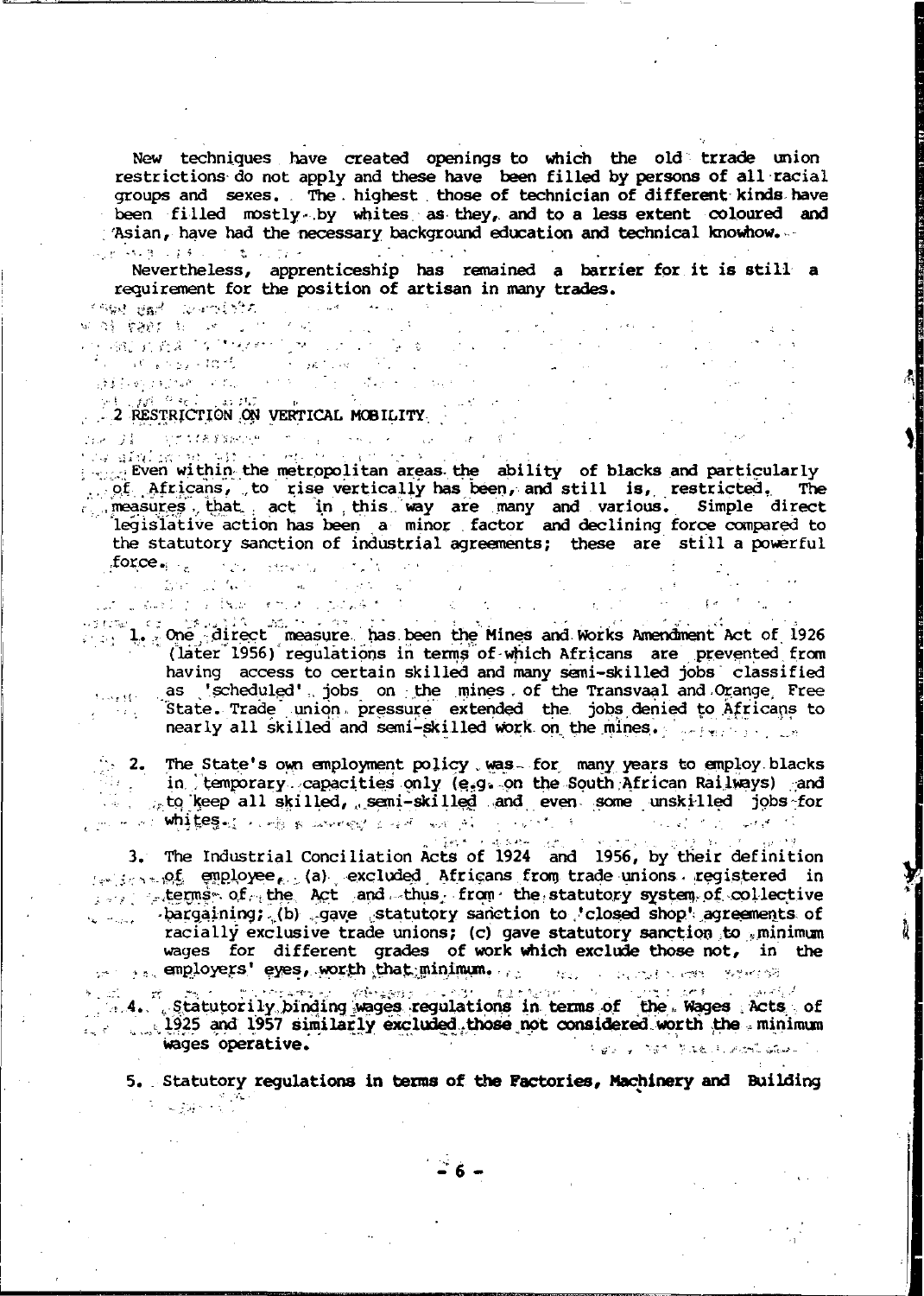Works Act of 1941 led to a racially rigid structure of the labour force and prevented employers using members of the different racial groups indiscriminately because of the requirements for separate work places, canteens, toilet and restroom facilities. Although the separate cloakrooms, canteens and work places are no longer compulsory their integration has still to be negotiated with the work force. <u>The Territory and the second second</u>  $\gamma_{\rm eff} = 1.28$  $\Sigma_{\rm{QCD}}=3.5$ الموارد والمراج

. All such measures have a twofold effect: on the one hand they exclude certain persons from 'more remunerative employment, crowd the unrequiated part of the market and depress wages there. "On the 'other 'hand they raise the wages of those in the protected sector. There may be some shock'effe increased minimum wages causing employers to use labour more efficiently or to provide training and make labour more productive -"but this could cause increased memployment and the use of more capital intensive methods. Of  $230453444$   $-48456$ production.  $\lambda_{\rm DM}$  . **Contractor** of the old

Upward mobility may also be retarded by lack of basic education and training. Education is dealt with elsewhere.

 $\frac{1}{2}$  ,  $\frac{1}{2}$  ,

a construction

2.1 APPRENTICESHIP (1999) - 1999 - 1999 - 1999 - 1999 - 1999 - 1999 - 1999 - 1999 - 1999 - 1999 - 1999 - 1999<br>2.1 APPRENTICESHIP (1999) - 1999 - 1999 - 1999 - 1999 - 1999 - 1999 - 1999 - 1999 - 1999 - 1999 - 1999 - 1999<br>19 Apprenticeship requirements in terms of the Apprenticeship. Act. of 1922 (redrafted 1944), for many years made, and still make, it difficult for blacks, and especially Africans, to be employed in many skilled atrades. although the bar, on Africans is not now so absolute. Coloured and Indian youths are, now much, more generally apprenticed (especially in building, thetal and motor engineering) but not on the South African Railways. The closed shop still operates in many firms and workshops, although the Government's White Paper on the Wiehahn Commission sided with the minority of the Commission and stated that it would, be logical to outlaw the closed shop. The National Manpower: Commission and the Industrial Court consider it too deeply entrenched but are examining it furthers. I also the second are the second to the contract of the second the second second second that the second second the second second second the second second second second second secon

The table at the end of this paper gives the number of white, coloured, Indian and African apprentices from 1978 to 1982. It will be noted that Africans do not appear in this official table until 1980 and that there were no black apprentices in the state owned and controlled transport services until 1982 when there were no coloured but 4 Asian and 7 Blacks out of a total of 1,647 apprentices in these services.<br>Literature of the services of the service of the service of the service of the services of the services different

Far-reaching amendments were made to the Industrial Conciliation Act by the Labour Relations Amendment Act, No.57 of 1981, most of them following<br>recommendations of the Wiehahn Commission Report (Part 5) on industrial relations. The site of the second that the same and the same of estados de la productiva de la productiva de la productiva de la productiva de la productiva de la productiva<br>La new definition of semployee included all African workers, both local and foreign. The 1979. Amendment Act had defined as 'employees' African workers excluding foreign and vlocal migrant subcrease and commuters (from the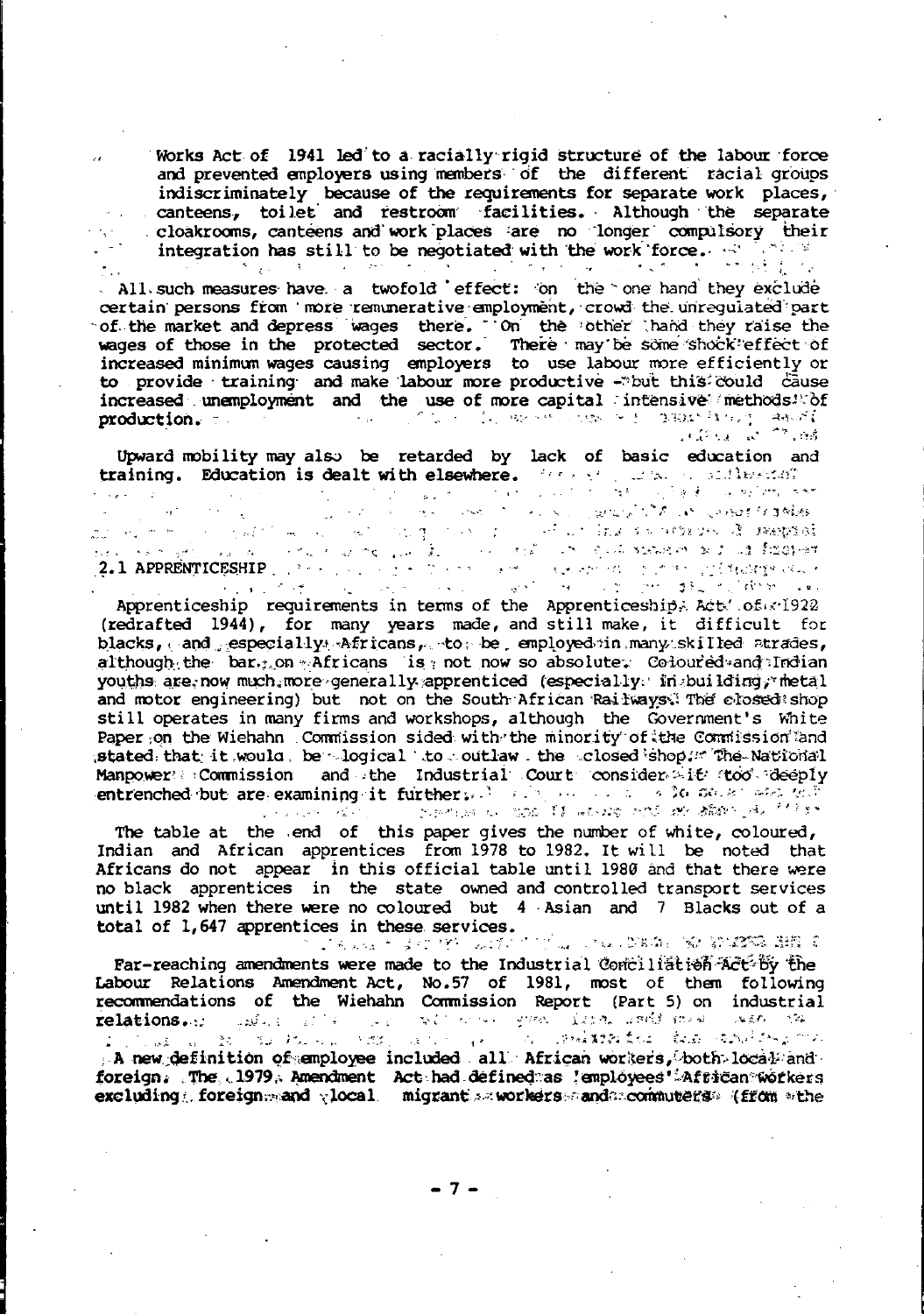homelands), although an exemption made by the minister had permitted the inclusion of local migrants and commuters.

The Industrial Conciliation Amendment Act No. 94 of 1979 arising from the Wiehahn Commission and the Government's White Paper thereonhad extended the definition of 'employee' to include certain Africans who thus became eligible to join trade unions registered in terms of the Industrial Conciliation Act. The Act still maintained the principle of racially separate trade unions or branches although subsequently, by the tabour Relations Amendment Act No.57 of 1981, these provisions (introduced in 1956) were repealed (Labour Relations Amendment Act, No.57 of 1981).

The Industrial Conciliation Amendment Act No.94 of 1979 -had made provision for provisional registration of trade unions (and employers associations). These provisions too were repealed in 1981 (Labour Relations Amendment Act, No.57 of 1981).

,

Thereafter it became illegal for Africans to join existing unions, should the unions desire to extend their membership,  $or$ , the membership of their federations, to Africans. Tucsa (Trade Union Council of South Africa) the largest felectronof unions had in the past held a vacillating position in regard to the membership 'of<sup>"</sup> African, unions, at one stage welcoming them but subsequently, under pressure from the Government, refusing to admit them to manubership; although some of its member unions assisted in the organisation of 'parallel' African unions.

It is still too soon to say what the eventual trade union structure of the country will be: whether mixed or racially segregated unions will  $predominate$ . All unions, whether registered or not, have to make certain returns to the Department of Manpower.

The nature and actions of trade unions are crucial because although, the notorious Clause 77 of the Industrial Conciliation Act in teaaa of which, Work Reservation Order were made, has been repealed and all have been withdrawn. The admission of Africans to jobs from which they were previously excluded still depends on the goodwill and agreement of trade unions.

#### 3 THE EFFECT OF INDUSTRIAL LEGISLATION ON THE ALLOCATION OF RESOURCES AND INCOMES

, ,

we have seen that until very recently, and still today, in certain occupations and industries, notably mining, the operation of a racially exclusive closed shop is legalised. Appronticeship in many industries is, in practice, barred to blacks, especially black Africans, although in the last practice, barred to blacks, especially black Africans, although in the last five years apprenticeship has been much more generally open to coloured and

- 8 '-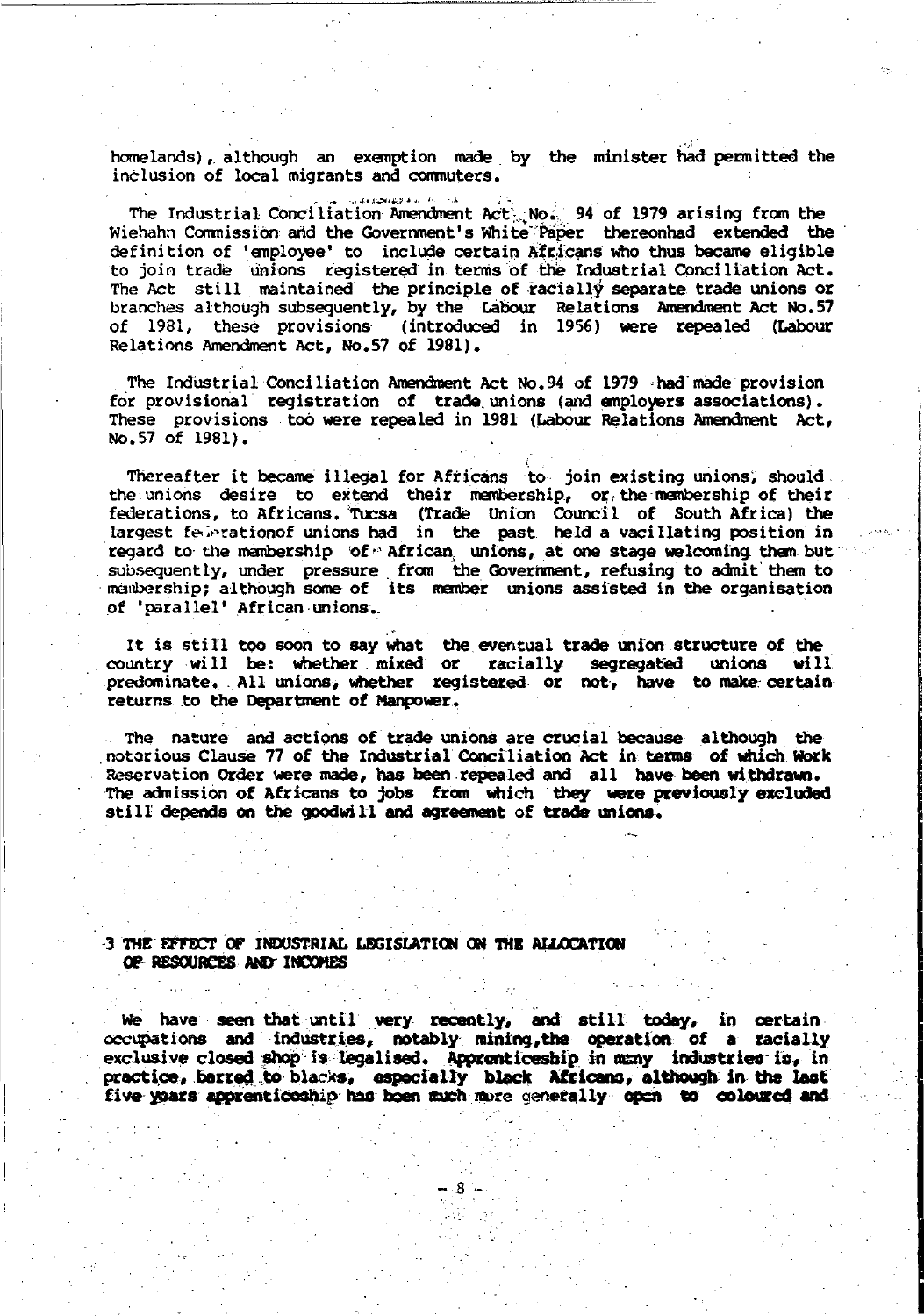Indian youths and to. a much less extent, to. Africans. Thus they are barred from the higher paid artisan work.

Thirty years ago it was possible to gauge the colour of a worker from his wage. This is no longer the case as blacks are doing a much greater range of<br>work in nearly all industries. The differential between skilled and work in nearly all industries. The differential between skilled unskilled wage rates has also declined markedly, especially during the last ten'years. Whereas even ten years ago, in 1973, except in mining, the most usual differential between artisan and unskilled wage rates was between 4 or 5 to one. It is now between two 'and four to one and often is two to one.

In 1973 in sane 49 industrial council agreements the lower quartile, median, and upper quartile artisan/labour differentials were 3.18, 4.10 and 4.77. In 1983 they were 2.22, 2.92 and 3.74. The industries included inter alia, the building, parts of the clothing, the furniture and the motor industries. [2)

Given the shortage of skilled artisans and the plethora of unskilled Africans; albeit that many Africans in the rural areas have difficulty getting to what work there is for them in the towns', one would except the gap between skilled and unskilled wage rates to have widened.

The fact that the gap has closed to a marked extent shows that forces other than those of the market have been at work.

This significant change followed labour unrest, particularly in Natal in 1973, which gave rise to a great increase in the organisation of black trade unions. At the same time the shortage of skilled labour has been and, some would say, is the most important factor in the opening up of many semi-skilled and some skilled jobs to blacks. The acceptance of various codes of employment, both internally and externally drawn up, have also played their part.

These factors appear to have had' significant effects. The recognition and eventual inclusion of Africans in the system of collective bargaining, whether their unions are officially registered or not, is an important milestone. This together with the wider range of job opportunities open to them and the acceptance by employers' principle of the 'equal pay for equal work, has tended to raise black wage rates.

The increase in the real wages of Africans which took place during the decade 1970-1980 was particularly marked, in the mining industry where, however, it was not the result of industrial legislation. The effect of the colour bar as we have seen, has been to keep Africans out of the 'scheduled' jobs, and many others, and thereby out of the more highly paid jobs. The more than threefold increase in African wages in the mining industry in the period 1970 to 1980 was due, on the one hand to the rise in the price of

-9 -

2. I am indebted to Delia Hendry of Saldru for this information.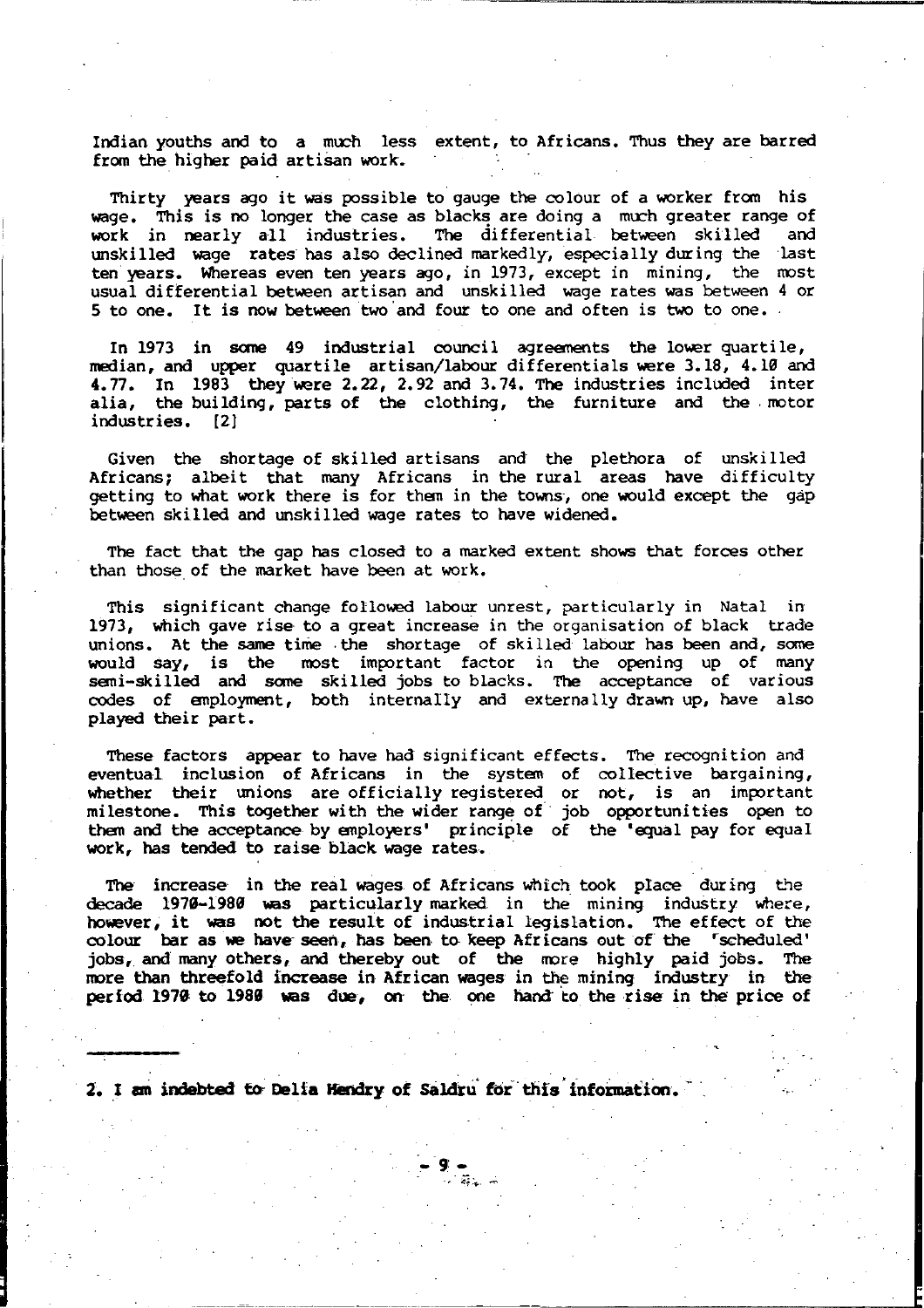gold, which made more funds available to employers, and on the other to the loss and threat of loss of foreign Africans from Malawi and Mocambique which forced the miners into competition with employers of labour from South Africa. The. emerging black unions for whom stringent, but subsequently amended, conditions for recognition were laid down by the Chamber of Mines only at the end of 1980, also played a role.

The greater range of jobs open to the black labour force means that comparisons of average wages are less meaningful than when the type of work done was more circumscribed. Nevertheless the average wage rates of the different racial groupings are shown below in Table 2.

Thus although reduced, the wage gap remains  $-$  as African wages and job opportunities have increased so have those for whites.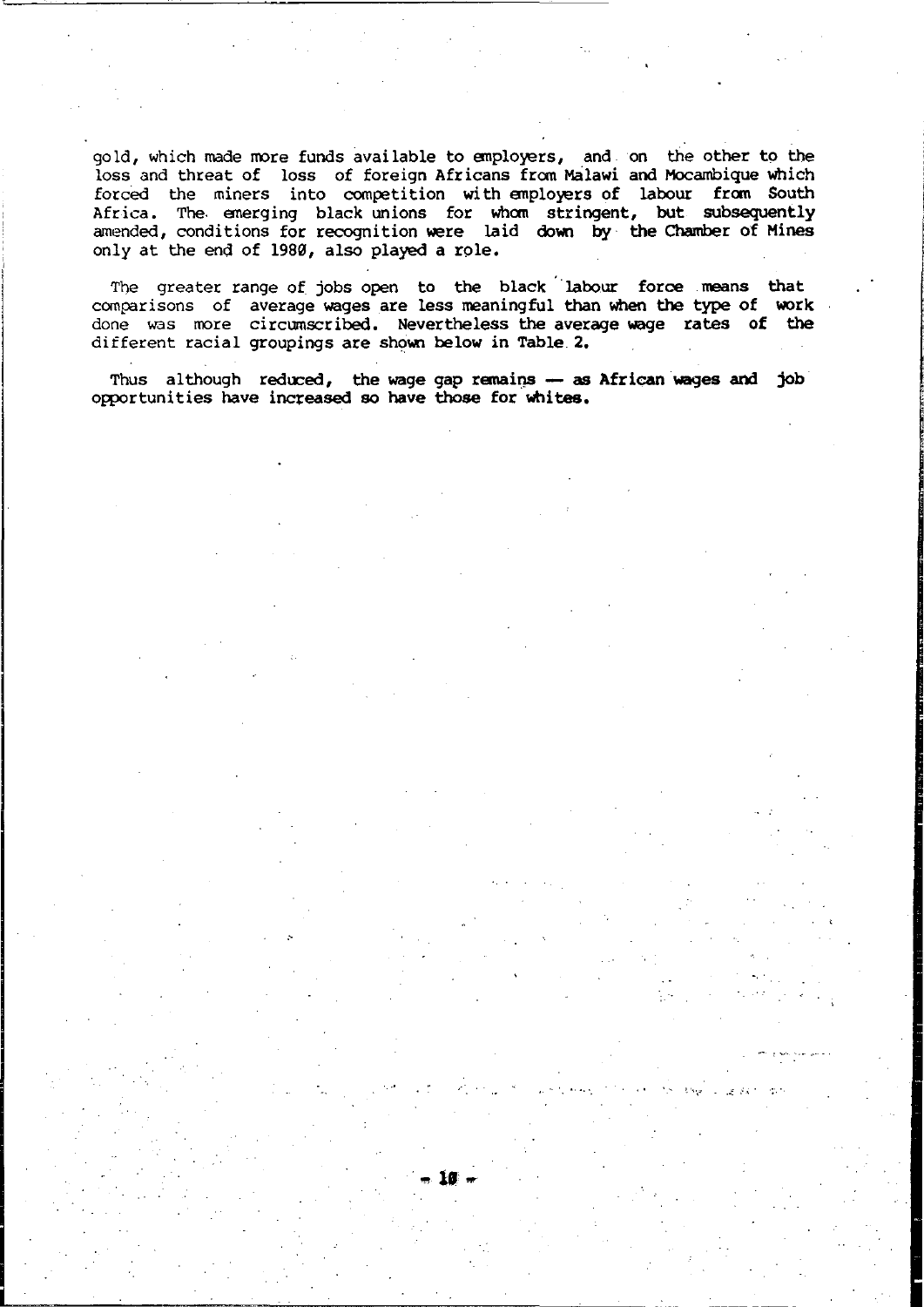|                                                                                                                                                                                                                                                                                                                                                                                                                |                                                                                                       |                                                     | 1979<br>1978 |                                                                                                                 |                                                                                                           |                                                        |                        | 1980                                                                                                              |                                                                                              |                                     |                                                  |                                               |                                                                                                        | 1981                                                                                                                |                                            |                                                                                                                           |                                                              |                                                                               | 1982                                                                                                                      |                                                   |                         |                                                                   |                                                                                                             |
|----------------------------------------------------------------------------------------------------------------------------------------------------------------------------------------------------------------------------------------------------------------------------------------------------------------------------------------------------------------------------------------------------------------|-------------------------------------------------------------------------------------------------------|-----------------------------------------------------|--------------|-----------------------------------------------------------------------------------------------------------------|-----------------------------------------------------------------------------------------------------------|--------------------------------------------------------|------------------------|-------------------------------------------------------------------------------------------------------------------|----------------------------------------------------------------------------------------------|-------------------------------------|--------------------------------------------------|-----------------------------------------------|--------------------------------------------------------------------------------------------------------|---------------------------------------------------------------------------------------------------------------------|--------------------------------------------|---------------------------------------------------------------------------------------------------------------------------|--------------------------------------------------------------|-------------------------------------------------------------------------------|---------------------------------------------------------------------------------------------------------------------------|---------------------------------------------------|-------------------------|-------------------------------------------------------------------|-------------------------------------------------------------------------------------------------------------|
|                                                                                                                                                                                                                                                                                                                                                                                                                | Whites                                                                                                | Col-<br>outeds                                      | Asians 1     | Total                                                                                                           | <b>Whites</b>                                                                                             | Col-<br>ourads                                         | Asians                 | Toul                                                                                                              | Whites   oureds '                                                                            | Col-                                | Asians                                           | Members<br>Black<br>popula-<br>tion<br>troups | Total                                                                                                  | <b>Whites</b>                                                                                                       | Col-<br>oureds                             | Asians                                                                                                                    | Members<br>œ<br>Black<br>popula-<br>tion<br>groups.          | Total                                                                         | <b>Whites</b>                                                                                                             | Col-<br>ourects                                   | Asiana                  | <b>Members</b><br>œ<br><b>Black</b><br>popula-<br>tion<br>groups. | Total                                                                                                       |
| Annupace<br>Antonio II<br>College Scott<br>Coll Marin<br>Diamond Cutting<br>Electricity Supply Undertaking<br>Explosives and Allied Industries<br>Covernment undertakings<br>Hairdressing<br><b>Invelors and Goldsmiths</b><br>Local Authority Undertaking (N. Tvl)<br><b>Metal (Engineering)</b><br><b></b><br>(dieing and Building-Mines<br>. <b>Т</b> ермания Services<br>Sugar blanufacturing and Refining | 253<br>27<br>262<br>37<br>60<br>141<br>239<br>407<br>60<br>2627<br>781<br>1'207<br>186<br>1 OI7<br>16 | 25<br>111<br>-<br>-<br>65<br>23<br>177<br>150<br>24 | 26<br>-<br>- | 253<br>-52<br>399<br>17<br>60<br>141<br>43<br>102<br>262<br>418<br>75<br>936<br>790<br>-423<br>214<br>017<br>32 | 289<br>50<br>203<br>59<br>26<br>99<br>60<br>227<br>375<br>29<br>2979<br>1 106<br>1149<br>196<br>192<br>27 | 27<br>236<br>79<br>27<br>15.<br>278<br>10<br>137<br>37 | 34<br>101<br>55.<br>12 | 308<br>60<br>473<br>59<br>26<br>99<br>60<br>97<br>254<br>397<br>35<br>1 358<br>1 1 1 6<br>341<br>245<br>197<br>47 | 323<br>59<br>266<br>77<br>101<br>65<br>211<br>342<br>3 145<br>097<br>988<br>256<br>468<br>20 | 27<br>461<br>439<br>27<br>208<br>66 | 100<br>-<br>-<br>211<br>-<br>85<br>13<br>-<br>13 | 35<br>14                                      | 334<br>129<br>841<br>77<br>101<br>66<br>149<br>262<br>360<br>3822<br>1 124<br>1286<br>335<br>468<br>37 | 151<br>44<br>323<br>98<br>114<br>BS.<br>22<br>272<br>240<br>18<br>3 1 1 5<br>1316<br><b>139</b><br>260<br>658<br>26 | 458<br>104<br>50<br>t9<br>534<br>39<br>240 | ١0<br>-<br>10<br>24<br>-<br>297<br>-<br>139<br>22<br>$\overline{\phantom{a}}$<br>24<br>$\overline{\phantom{a}}$<br>ALC: U | 20<br>113<br>238<br>24<br>52<br>-<br>$\overline{\mathbf{2}}$ | 161<br>004<br>124<br>158<br>324<br>264<br>4184<br>1 379<br>1590<br>410<br>888 | 113<br>$\mathbf{v}$<br>366<br>192<br>83<br>20<br>292<br>301<br>12<br>64<br>3894<br>1.577<br>567<br>332<br>640<br>28<br>19 | 593<br>25<br>807<br>$\overline{22}$<br>386<br>147 | 137<br>426<br>178<br>42 | 161<br>-<br>-<br>-<br>390<br>$-30$<br>80                          | 119<br>141<br>1 257<br>96<br>206<br>111<br>367<br>331<br>27<br>64<br>\$ 517<br>1 639<br>221<br>545<br>1.647 |
| $\mathsf{Tools} \dots, \dots, \dots \dots \dots \dots \dots \dots \dots \dots \dots \dots \dots$                                                                                                                                                                                                                                                                                                               | 7385                                                                                                  | 405                                                 | 264          | ■ 254                                                                                                           | 8078                                                                                                      | 867                                                    | .247                   | 9 1921                                                                                                            | 8 5 6 8                                                                                      | 1 406                               | 471                                              | 82                                            | 10 527                                                                                                 | 9 232                                                                                                               | 1 595.                                     | 645                                                                                                                       | 495                                                          | 11.567                                                                        | 10 659                                                                                                                    | 2 2 1 9                                           | 678                     | 741                                                               | 14 497                                                                                                      |

TABLE I APPRENTICES REGISTERED ACCORDING TO POPULATION GROUP, 1978-1982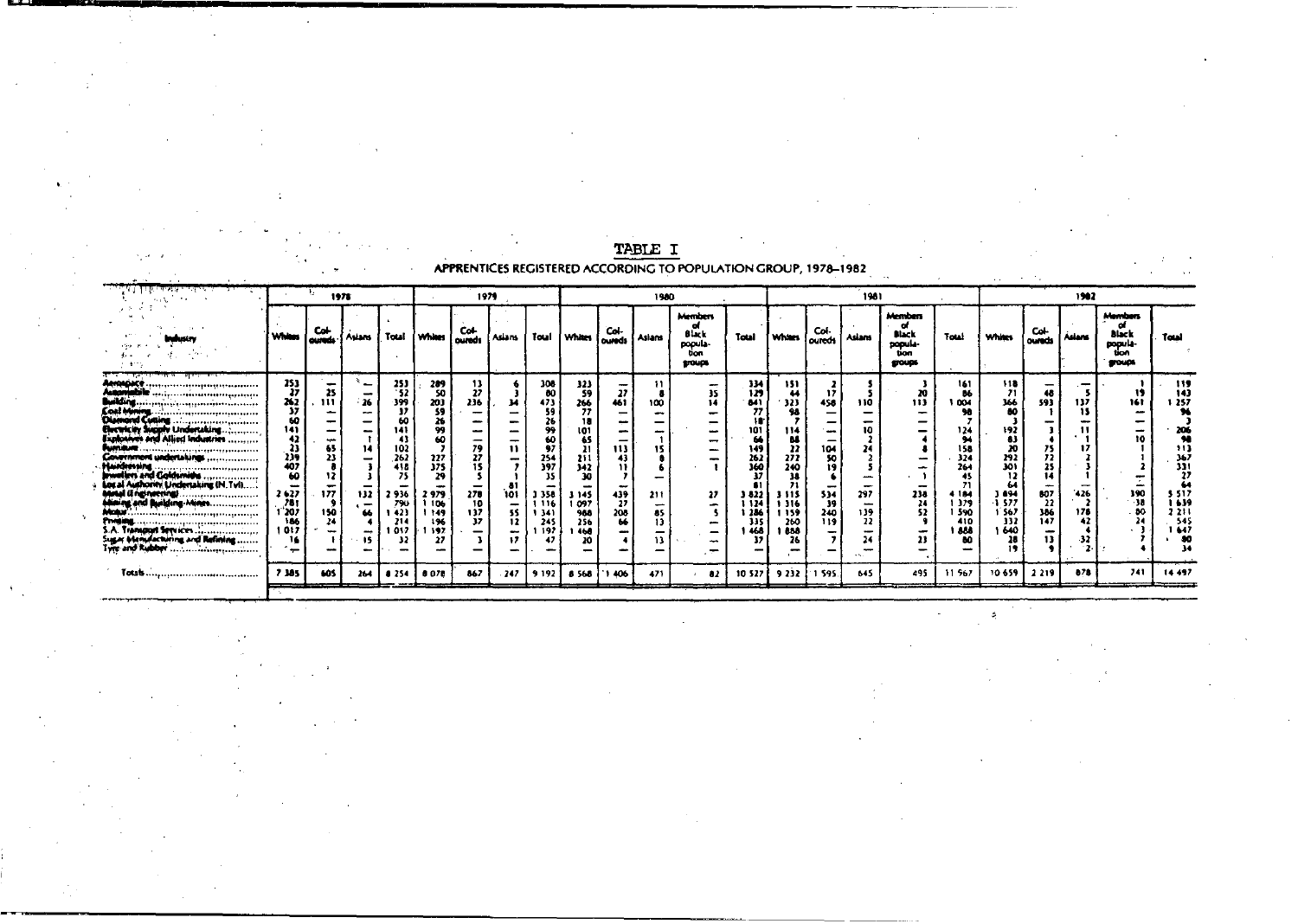| Members<br><b>Members</b><br>Col-<br>Col-<br>Col-<br>Col-<br>Col-<br><b>Black</b><br><b>Black</b><br>Whites<br><b>Whites</b><br>Total<br><b>Whites</b><br><b>Whites</b><br><b>Whites</b><br>Total<br>Total<br><b>Asians</b><br>Touri<br>Asians<br>Asians<br>  Asians<br>oureds Asians<br><b>quests</b><br>ounds<br>ournes<br>oureds  <br>popula-<br>popula-<br>tion<br>tion<br>groups<br>groups<br>253<br>118<br>300<br>323<br>$\ddot{\mathbf{1}}$<br>161<br>253<br>13<br>151<br>334<br>-<br>-<br><br>-<br>$\overline{\mathbf{r}}$<br>59<br>25<br>52<br>35<br><b><i><u>Administrative</u></i></b><br>27<br>27<br>to<br>17<br>$\boldsymbol{\eta}$<br>129<br>20<br>48<br>50<br>44<br>86<br>÷<br>,,,,,,,,,,,,,,,,,,,,,,,,,,,,,,,,,,,,,<br>$^{366}_{50}$<br>203<br>26<br>399<br>236<br>266<br>323<br>110<br>1Ī3<br>1 004<br>593<br>137<br>262<br>111<br>14<br>458<br>34<br>473<br>100<br>461<br>811<br>59<br>37<br>77<br>98<br>15<br>37<br>59<br>77<br>-<br>-<br>-<br>$\overline{\phantom{a}}$<br>-<br>محصن ابتد<br>26<br>60<br>18<br>26<br>-<br>$\overline{\phantom{a}}$<br>-<br><br>lectricity Supply Undertaking<br>192<br>141<br>99<br>99<br>101<br>10<br>124<br>141<br>101<br>114<br>-<br>$\rightarrow$<br>-<br>-<br>-<br>ļ<br>-<br>-<br>83<br>plotives and Allied Industries<br>94<br>42<br>65<br>43<br>60<br>60<br>88<br>66<br>-<br>-<br>$\overline{\phantom{0}}$<br>79<br>$\frac{20}{221}$<br>158<br>97<br>21<br>104<br>23<br>65<br>102<br>113<br>149<br>22<br>N<br>14<br>15<br>11<br>expressed undertakings<br>50<br>324<br>23<br>$\frac{227}{375}$<br>27<br>262<br>72<br>239<br>262<br>끫.<br>2/2<br>254<br>43<br>-<br>-<br>١ż<br>25<br>264<br>360<br>418<br>15<br>397<br>240<br>407<br>$\,$<br>.<br>lars and Coldurable<br>60<br>29<br>30<br>45<br>75<br>38<br>14<br>12<br>-<br>atal Authority Undertaking (N. TvD<br>-64<br>-<br>-<br>297<br>$\frac{238}{24}$<br>3.894<br>426<br>177<br>807<br>atal Graineenna<br>2 627<br>534<br>278<br>27<br>1184<br>132<br>2979<br>3 145<br>439<br>211<br>2936<br>101<br>3358<br>3115<br>3822<br>i 377<br>and Building-Mines<br>781<br>39<br>22<br>1 097<br>1379<br>1316<br>1106<br>1 1 2 4<br>790<br>10<br>27<br>1116<br>-<br>-<br>$\overline{\phantom{a}}$<br>$\overline{\phantom{0}}$<br>$\overline{\phantom{0}}$<br>1 567<br>52<br>106<br>139<br>1590<br>178<br>240<br>150<br>1 207<br>137<br>988<br>159<br>66<br>1 423<br>l 149<br>208<br>85<br>1 286<br>55<br>1341<br>332<br>119<br>147<br>24<br>186<br>37<br>256<br>196<br>260<br>410<br>66<br>13<br>-214<br>12<br>245<br>335<br>A. Transport Services<br>640<br>1 888<br>l 017<br>: 197<br>1 197<br>468<br>466<br>1888<br>1 017<br>-<br>-<br>-<br>-<br>-<br>-<br>28<br>23<br>13<br>- 16<br>26<br>27<br>20<br>24<br>37<br>15<br>32<br>17<br>47<br>13 |                                                                                                              | 1962                                                             |  |  |  | 1961 |  |  |  |  | 1980 |  |  |  |  | 1979 |  |  |  |  | 1978 |                                                     |
|-------------------------------------------------------------------------------------------------------------------------------------------------------------------------------------------------------------------------------------------------------------------------------------------------------------------------------------------------------------------------------------------------------------------------------------------------------------------------------------------------------------------------------------------------------------------------------------------------------------------------------------------------------------------------------------------------------------------------------------------------------------------------------------------------------------------------------------------------------------------------------------------------------------------------------------------------------------------------------------------------------------------------------------------------------------------------------------------------------------------------------------------------------------------------------------------------------------------------------------------------------------------------------------------------------------------------------------------------------------------------------------------------------------------------------------------------------------------------------------------------------------------------------------------------------------------------------------------------------------------------------------------------------------------------------------------------------------------------------------------------------------------------------------------------------------------------------------------------------------------------------------------------------------------------------------------------------------------------------------------------------------------------------------------------------------------------------------------------------------------------------------------------------------------------------------------------------------------------------------------------------------------------------------------------------------------------------------------------------------------------------------------------------------------------------------------------------------------------------------------------------------------------------------------------------------------------------------------------------------------------------------------------------------------------------------------------------------------------------------------------------|--------------------------------------------------------------------------------------------------------------|------------------------------------------------------------------|--|--|--|------|--|--|--|--|------|--|--|--|--|------|--|--|--|--|------|-----------------------------------------------------|
|                                                                                                                                                                                                                                                                                                                                                                                                                                                                                                                                                                                                                                                                                                                                                                                                                                                                                                                                                                                                                                                                                                                                                                                                                                                                                                                                                                                                                                                                                                                                                                                                                                                                                                                                                                                                                                                                                                                                                                                                                                                                                                                                                                                                                                                                                                                                                                                                                                                                                                                                                                                                                                                                                                                                                       | Total                                                                                                        | <b>Members</b><br>œ<br><b>Black</b><br>popula-<br>tion<br>groups |  |  |  |      |  |  |  |  |      |  |  |  |  |      |  |  |  |  |      |                                                     |
| -                                                                                                                                                                                                                                                                                                                                                                                                                                                                                                                                                                                                                                                                                                                                                                                                                                                                                                                                                                                                                                                                                                                                                                                                                                                                                                                                                                                                                                                                                                                                                                                                                                                                                                                                                                                                                                                                                                                                                                                                                                                                                                                                                                                                                                                                                                                                                                                                                                                                                                                                                                                                                                                                                                                                                     | 119<br>143<br>1 257<br>206<br>ъ.<br>113<br>34.<br>331<br>27<br>5 5 1 7<br>1.631<br>2211<br>545<br>l 647<br>м | 161<br>390<br>38<br>80                                           |  |  |  |      |  |  |  |  |      |  |  |  |  |      |  |  |  |  |      | inger Manufacturing and Refining<br>Tyre and Rubber |
| 878<br>11967<br>10 659<br>495<br>2 2 1 9<br>405<br>9232<br>1 5 9 5<br>645<br>7385<br><b>8 254 8 078</b><br>82<br>10 527<br>264<br>867<br>247<br>9 192<br>8568<br>1406<br>471                                                                                                                                                                                                                                                                                                                                                                                                                                                                                                                                                                                                                                                                                                                                                                                                                                                                                                                                                                                                                                                                                                                                                                                                                                                                                                                                                                                                                                                                                                                                                                                                                                                                                                                                                                                                                                                                                                                                                                                                                                                                                                                                                                                                                                                                                                                                                                                                                                                                                                                                                                          | 14.497                                                                                                       | 741                                                              |  |  |  |      |  |  |  |  |      |  |  |  |  |      |  |  |  |  |      |                                                     |

 $\mathcal{L}_2$ 

TABLE I

### APPRENTICES REGISTERED ACCORDING TO POPULATION GROUP, 1978-1982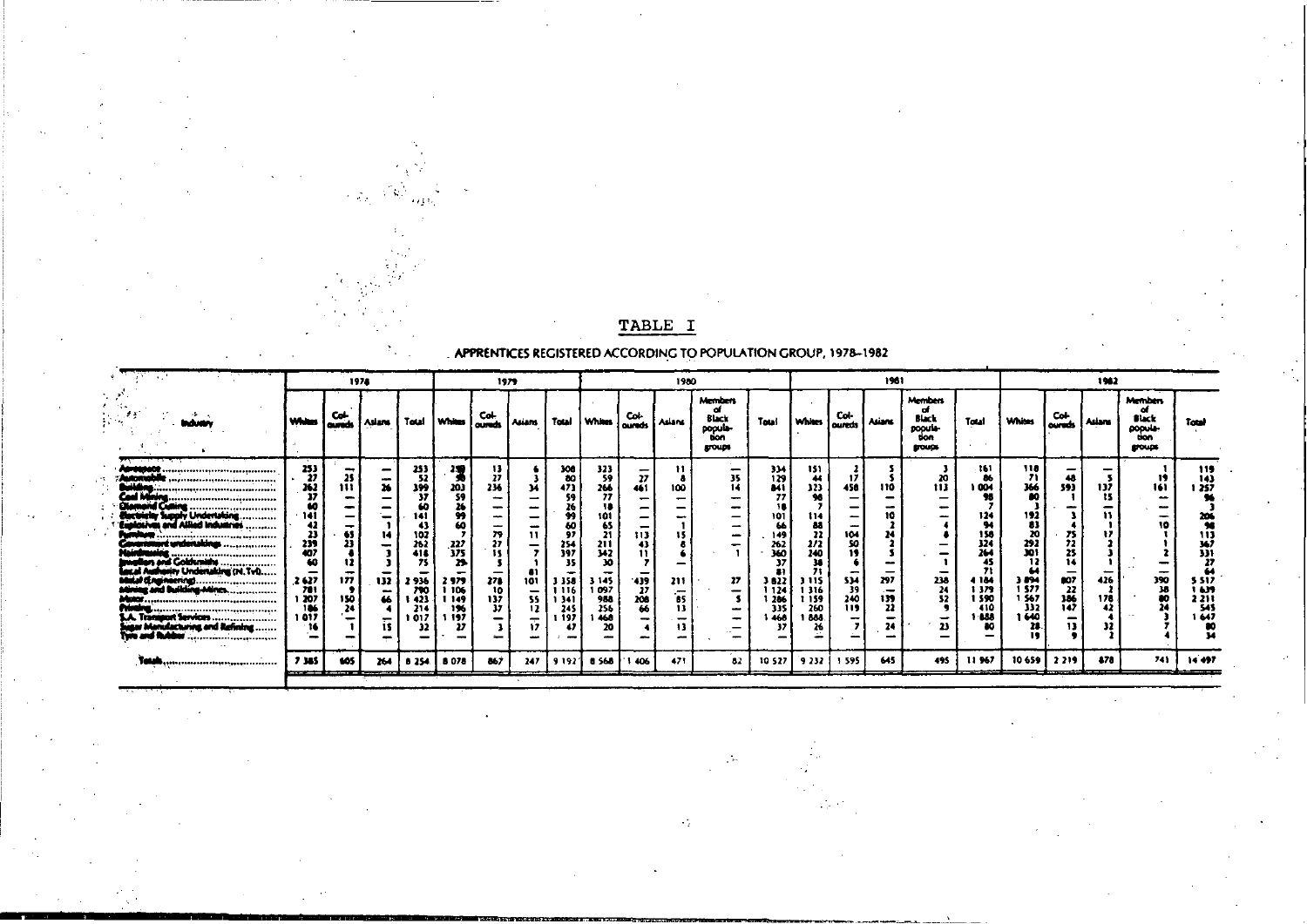# TABLE 2

AVERAGE WAGES (R PER ANNUM)

RATIO

|         | <b>WHITE</b> |        |      | <b>AFRICAN</b> |         | UHITE  |        |              |
|---------|--------------|--------|------|----------------|---------|--------|--------|--------------|
| 1970    | 1979         | 1982   | 1970 | 1979           | 1982    | 1970   | 1979   | 1982         |
| 4 255   | 11 081       | 16 989 | 215  | 2 2 4 8        | 3 0 1 9 | 19,8:1 | 6, 6:1 | 5, 6:1       |
| 3 3 4 7 | 9 6 6 5      | 15 777 | 572  | 2 2 4 8        | 3 850   | 5,9:1  | 4, 3:1 | 4,1:1        |
| 3 441   | 9 7 7 5      | 15 944 | 521  | 1 961          | 2 9 2 4 | 6, 6:1 | 5,0:1  | 5,4:1        |
| 3 147   | 8 2 9 3      | 13 968 | 621  | 1 9 6 5        | 3 0 8 6 | 5, 1:1 | 4,2:1  | 4,5:1        |
| 1684    | 3 8 9 5      | 7 127  | 485  | 1 285          | 2 2 4 6 | 3,5:1  | 3,0:1  | 3,2:1        |
| 2 852   | 7 396        | 11 882 | 575  | 1 785          | 2 8 2 5 | 5,0:1  | 4,1:1  | 4,2:1        |
| 2 7 18  | 6 339        | 11 192 | 512  | 2 1 2 8        | 3441    | 5, 3:1 | 3,0:1  | 3, 3:1       |
| 2641    | 6 249        | 10 782 | 396  | 1 5 1 7        | 2 801   | 5,7:1  | 4,1:1  | 3,8:1        |
| 2 945   | 7 7 6 6      | 11 503 | 718  | 2 7 3 4        | 4 604   | 4,1:1  | 2,8:1  | 2, 5:1       |
| 3 7 6 9 | 9 759        | 14 766 | 907  | 3 201          | 5 3 4 3 | 4,1:1  | 3,0:1  | 2,8:1        |
| 3 1 3 8 | 6 6 5 6      | 9 682  | 677  | 2 371          | 3 5 5 9 | 4,7:1  | 2,8:1  | 2,7:1        |
| 2 5 8 5 | 6 294        | 11 011 | 618  | 1 767          | 3 3 3 9 | 4,2:1  | 3, 6:1 | 3, 3:1       |
|         |              |        |      |                |         |        |        | AFRICAN<br>÷ |

Source: Calculations based on Quarterly Bulletin of Statistics.